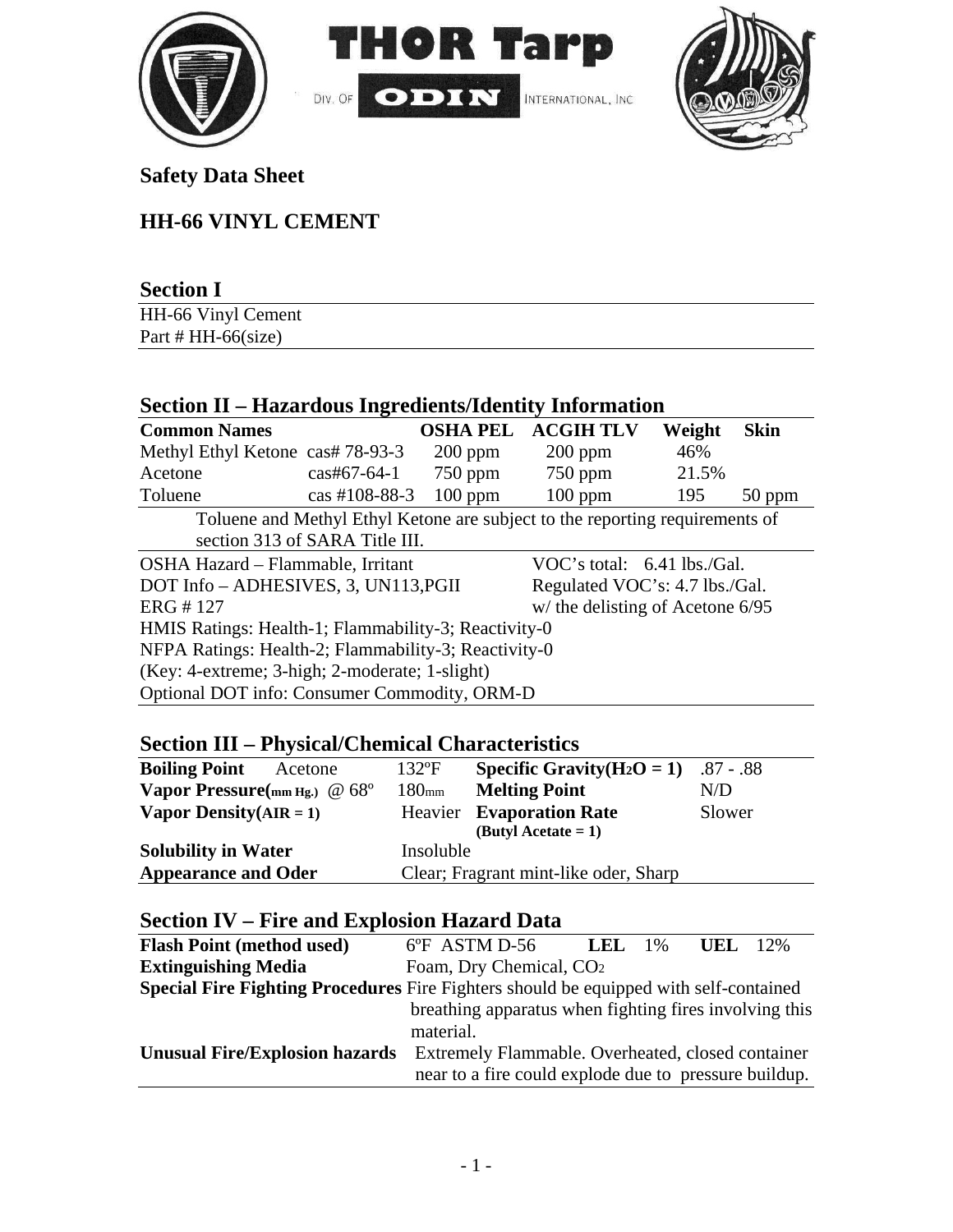## **Section V – Reactivity Data**

**Stability** Stable **Conditions to Avoid** N/A **Incompatibility(materials to avoid)** Strong Oxidizing Agents<br> **Hazardous Decompositions or Byproducts** CO<sub>2</sub> and CO when subject to flames Hazardous Decompositions or Byproducts

or excessive heat.

### **Hazardous Polymerization** Will Not Occur **Conditions to Avoid** N/A

### **Section VI – Health Hazard Data**

| Route(s) of Entry:                                                                                                     | Primary | <b>Inhalation?</b> Yes                                                     | <b>Skin?</b> Yes | <b>Ingestion?Yes</b>                             |  |
|------------------------------------------------------------------------------------------------------------------------|---------|----------------------------------------------------------------------------|------------------|--------------------------------------------------|--|
| Health Hazards (acute and chronic) Eyes-Liquid mildly irritating. Overexposure may                                     |         |                                                                            |                  |                                                  |  |
|                                                                                                                        |         | also cause irritation.                                                     |                  |                                                  |  |
|                                                                                                                        |         | <b>Skin-Prolonged contact can cause defatting and</b>                      |                  |                                                  |  |
|                                                                                                                        |         | possible dermatitis.                                                       |                  |                                                  |  |
|                                                                                                                        |         |                                                                            |                  | Breathing-Overexposure may cause irritation to   |  |
|                                                                                                                        |         | respiratory system. Extreme overexposure to                                |                  |                                                  |  |
|                                                                                                                        |         | vapors could result in central nervous system,<br>liver and kidney damage. |                  |                                                  |  |
|                                                                                                                        |         |                                                                            |                  | Ingestion-May cause gastrointestinal irritation. |  |
| Carcinogenicity:none NTP? N/A IARC Monographs? N/A OSHA Regulated? N/A                                                 |         |                                                                            |                  |                                                  |  |
|                                                                                                                        |         |                                                                            |                  |                                                  |  |
| <b>Signs and Symptoms of Exposure:</b>                                                                                 |         | Eyes-Redness, tearing and swelling.                                        |                  |                                                  |  |
|                                                                                                                        |         | <b>Skin-Dryness of skin including cracking.</b>                            |                  |                                                  |  |
|                                                                                                                        |         | <b>Breathing-Over exposure includes dizziness,</b>                         |                  |                                                  |  |
|                                                                                                                        |         | Headache, nausea and light-headedness.                                     |                  |                                                  |  |
|                                                                                                                        |         | Ingestion-Nausea, vomiting and diarrhea.                                   |                  |                                                  |  |
| <b>Medical Conditions Generally Aggravated by Exposure:</b>                                                            |         |                                                                            |                  |                                                  |  |
|                                                                                                                        |         |                                                                            |                  | Skin-Prolonged contact will defat skin and cause |  |
|                                                                                                                        |         | dermatitis.                                                                |                  |                                                  |  |
| <b>Breathing-Extreme overexposure of Toluene</b><br>vapors may cause nervous system damage.                            |         |                                                                            |                  |                                                  |  |
|                                                                                                                        |         |                                                                            |                  |                                                  |  |
|                                                                                                                        |         | Ingestion-May cause nausea, vomiting and                                   |                  | Diarrhea. Aspiration into lungs as a result of   |  |
|                                                                                                                        |         |                                                                            |                  |                                                  |  |
| vomiting may cause lung damage.<br><b>Emergency and First Aid Procedures: Eye-Flush immediately either water. Call</b> |         |                                                                            |                  |                                                  |  |
| physician.                                                                                                             |         |                                                                            |                  |                                                  |  |
|                                                                                                                        |         | Skin-Wash area with soap and water.                                        |                  |                                                  |  |
|                                                                                                                        |         |                                                                            |                  | Breathing-move affected person to fresh air      |  |
|                                                                                                                        |         |                                                                            |                  | at once. Restore breathing. Call physician if    |  |
|                                                                                                                        |         | if difficulties persist.                                                   |                  |                                                  |  |
|                                                                                                                        |         | Ingestion-DO NOT INDUCE VOMITING.                                          |                  |                                                  |  |
|                                                                                                                        |         | call a physician. Give water to victim. If                                 |                  |                                                  |  |
|                                                                                                                        |         |                                                                            |                  | vomiting occurs, prevent aspiration into lungs.  |  |